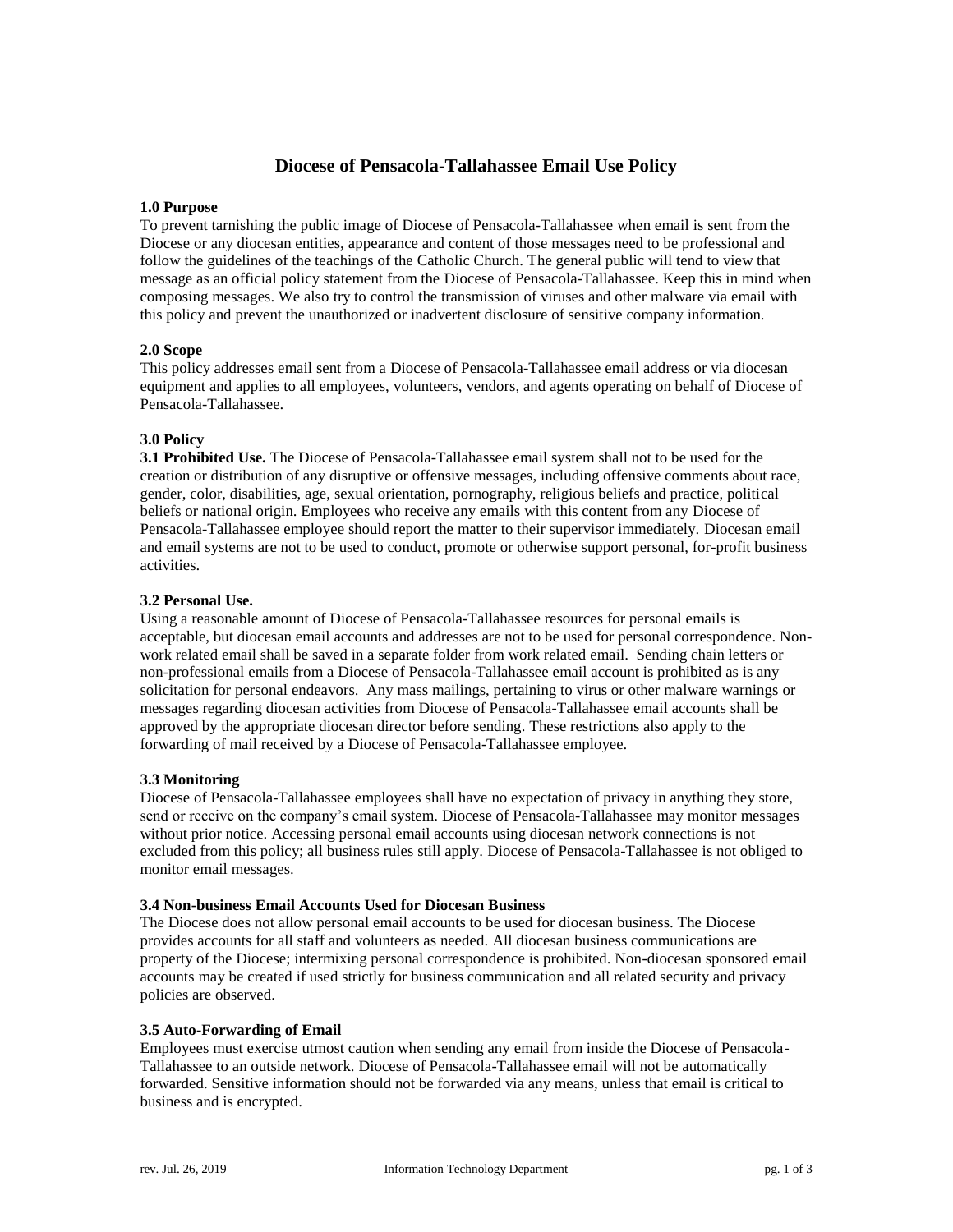### **4.0 Usage**

#### **4.1 Checking messages**

Employees should check mailboxes at least once a day (more frequently if possible) during normal working hours. Electronic mail should be treated and processed in the same manner as paper correspondence.

### **4.2 Retention**

Normal business correspondence is to be kept no longer than six months in an active Inbox on a diocesan email server and may be deleted from email servers after that time. Employees should clean out their mailboxes periodically by filing the messages elsewhere using an "archiving" process or deleting them. It is Diocesan policy that attachments to email messages are to be downloaded and the original message deleted after reading. The USCCB has specific guidelines regarding the retention of documents which takes precedence over diocesan policy.

## **4.3 Signatures**

Process any correspondence or forms that require authenticating signatures or initials in paper form and not by e-mail, unless electronic signatures are specifically permitted. Attaching signed, scanned, documents should only be sent to trusted recipients and may require encryption, depending on signature and content. Do not send anything via the e-mail system that is confidential or contains sensitive information. Do not assume a message will receive priority handling simply because you transmitted it electronically. Do not assume that information sent electronically is secure; there is no way of knowing who will see the e-mail at the recipient location or to whom it may be forwarded. Never open any e-mail or e-mail attachment from a source that you are not familiar with or were not expecting.

### **4.4 Mass Emailing – Spam**

Sending more than 100 messages to multiple addresses with the exact same content, by today's Internet standards, is considered to be spam. This includes bulletins, newsletters, notices, etc. Information of this type should be posted on parish web sites or blogs, not sent via email. The consequence of being labeled as spam is messages from you will be rejected by the ISP of your intended recipients. The recovery from this process is not immediate; significant time, effort and expense can be required.

## **4.5 Recovering Deleted Email via Backup Media**

Diocese of Pensacola-Tallahassee does not actively maintain backups of email servers. Messages required to be kept for business reasons are to be downloaded to another format and appropriately stored. No effort will be made to recover messages from email systems without legal obligation to do so.

### **5.0 Enforcement**

Any employee found to have violated this policy may be subject to disciplinary action, up to and including termination of employment.

| <b>6.0 Definitions</b>   |                                                                                                                                                                                                                                                                   |
|--------------------------|-------------------------------------------------------------------------------------------------------------------------------------------------------------------------------------------------------------------------------------------------------------------|
| Term                     | <b>Definition</b>                                                                                                                                                                                                                                                 |
| Approved Electronic Mail | Includes all mail systems supported by the IT Support Team. These<br>include, but are not necessarily limited to, [insert corporate supported<br>mailers here]. If you have a business need to use other mailers<br>contact the appropriate support organization. |
| Email                    | The electronic transmission of information through a mail protocol<br>such as SMTP or IMAP. Typical email clients include Gmail and<br>Microsoft Outlook.                                                                                                         |
| Forwarded email          | Email re-sent from an internal network to an outside point.                                                                                                                                                                                                       |
| Chain email or letter    | Email sent to successive people. Typically the body of the note has<br>direction to send out multiple copies of the note and promises good<br>luck or money if the direction is followed.                                                                         |